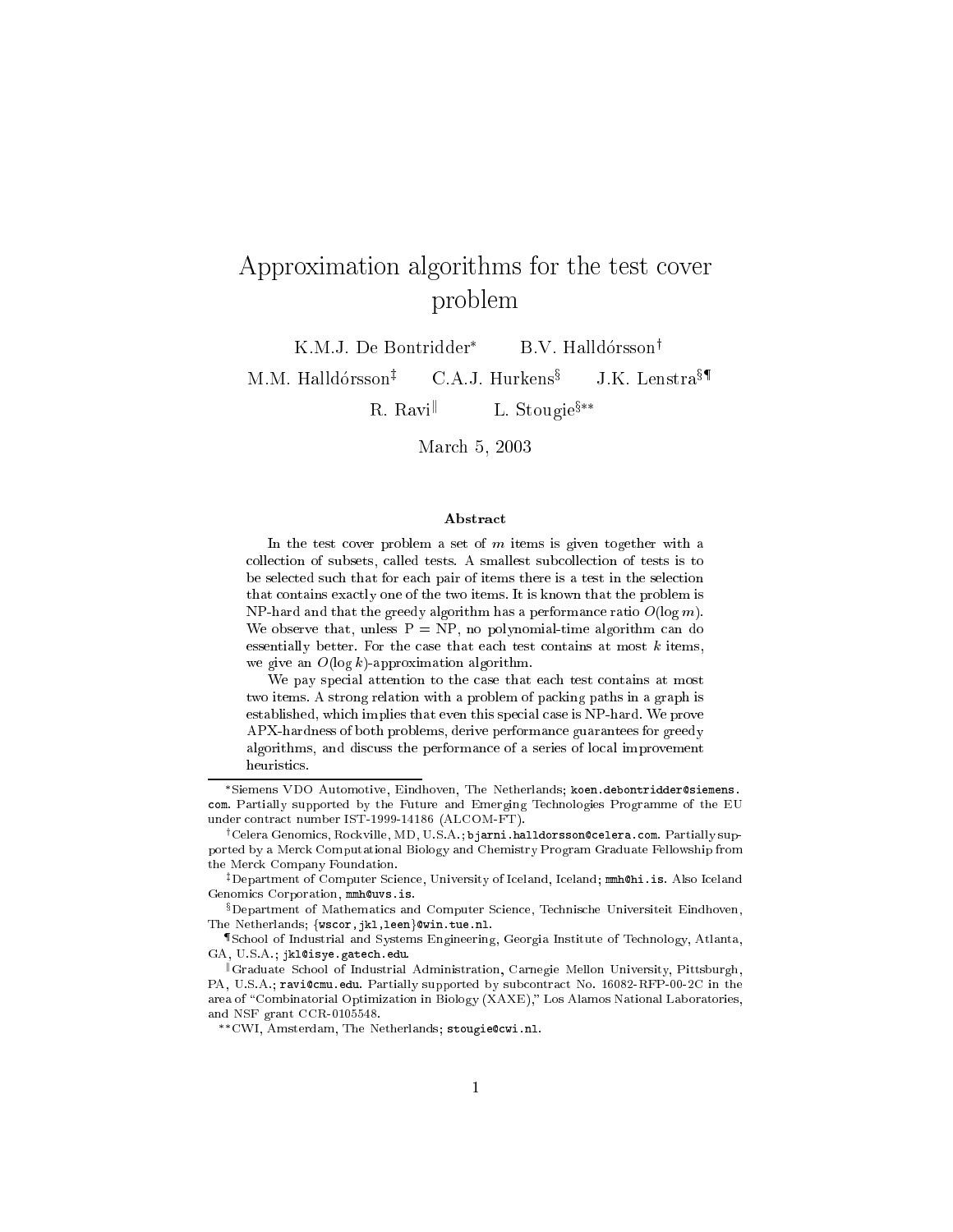Keywords: test cover, set covering, path packing, greedy algorithm, local search, omputational omplexity, performan
e guarantee. Mathematics Subject Classification: 90B27.

# 1 Introduction

The input of the test cover problem (TCP) consists of a set of items,  $\{1,\ldots,m\}$ , and a collection of tests,  $T_1, \ldots, T_n \subset \{1, \ldots, m\}$ . A test  $T_j$  covers or differentiates the item pair  $\{h, i\}$  if either  $h \in T_j$  or  $i \in T_j$ , i.e., if  $|T_j \cap \{h, i\}| = 1$ . A subcollection  $\mathcal{T} \subset \{T_1, \ldots, T_n\}$  of tests is a test cover if each of the  $m(m-1)/2$ item pairs is covered by at least one test in  $\mathcal T$ . The objective is to find a test over of minimum ardinality, if one exists.

The test cover problem arises naturally in identification problems. Given a set of individuals and a set of binary attributes that may or may not occur in each individual, the goal is to find a minimum-cardinality subset of attributes  $-$  an optimal test cover  $-$  that identifies each individual uniquely. That is, the incidence vector of each individual with the test cover is a unique binary signature, distinguishing him or her from any other individual. The problem is also known in the literature as the minimum test collection problem  $[10]$  [4] and minimum test set problem [15] [4]. It arises commonly in fault testing and diagnosis, pattern recognition, and biological identification [15].

This paper is the work of two independent groups of researchers. The first group was motivated, over twenty years ago, by a request from the Agricultural University in Wageningen, the Netherlands, concerning the identification of potato diseases [13]. Each potato variety is vulnerable to a number of diseases. In order to diagnose diseases efficiently, one wished to have a minimum selection of varieties that dis
riminates between all diseases. This appli
ation involved 28 diseases (items) and 63 varieties (tests).

The problem came to the attention of the second group of researchers in a project on protein identification by epitope recognition [6]. It proposed a new approach of using a set of antibodies that recognize and bind specifically to short peptide sequen
es, alled epitopes. Su
h an epitope an distinguish proteins that contain it from those that do not. The epitopes are fluorescently tagged, so that the binding of antibodies to an unidentified protein can be dete
ted. Thus the output is a binary ve
tor of dimension equal to the number of antibodies, indicating to which of the antibodies the protein is bound. The idea is to generate a set of antibodies with three properties: they re
ognize epitopes that are shared by many proteins, the epitopes together over all possible proteins in the organism's proteome, and ea
h protein is re
ognized by a unique subset of antibodies. This leads to a test over problem, with proteins as items and antibodies as tests. The ited appli
ation involved about 6,000 proteins. The eventual goal is to handle much larger catalogues and, in particular, the human organism, whi
h has between 40,000 and 100,000 proteins.

Both problems were successfully attacked by a combination of greedy and local improvement algorithms. For the Dutch problem, optimality of the result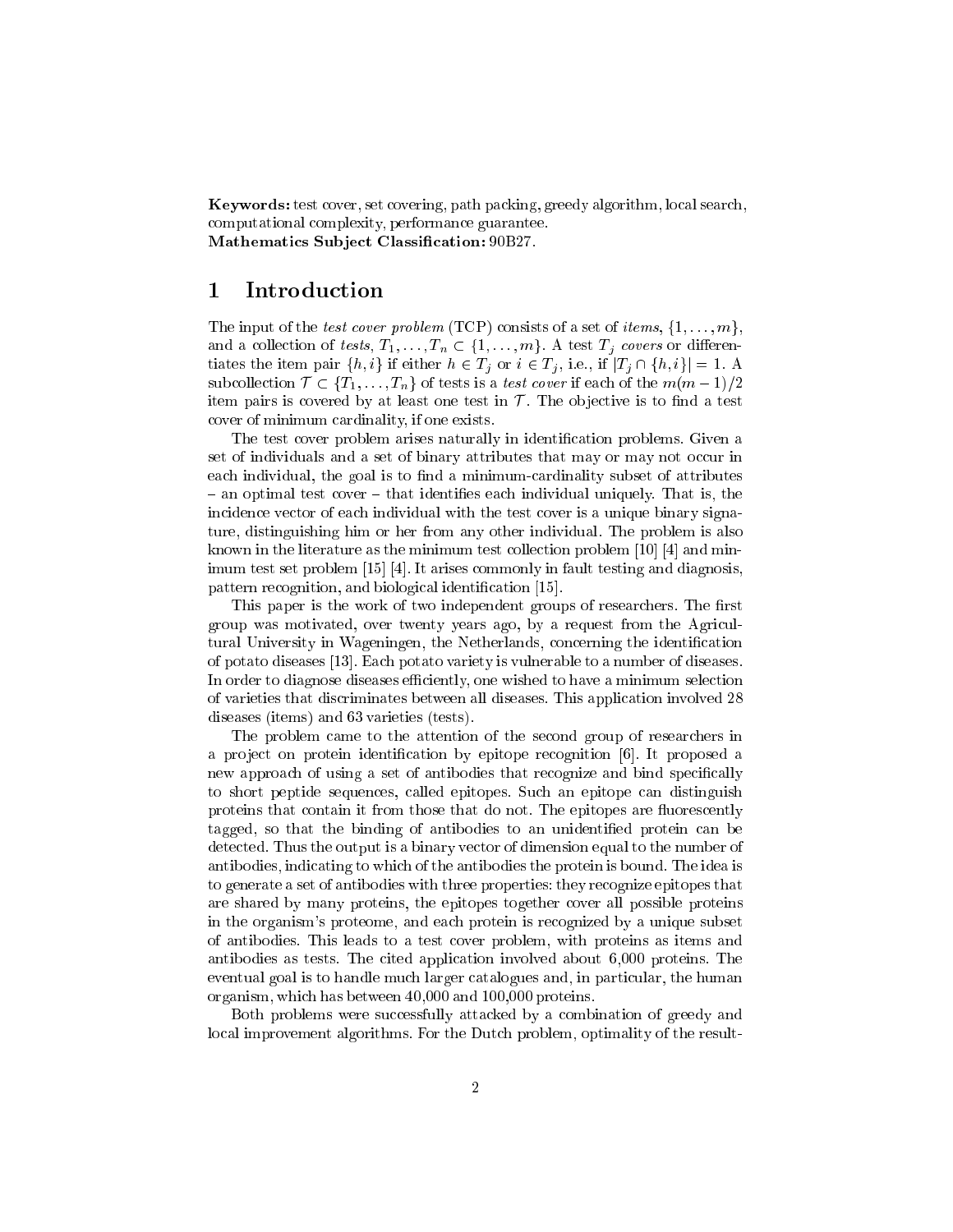ing solution was proved by a simple bran
h-and-bound algorithm, using a lower bound based on the observation that, for distinguishing  $m$  items, one needs at least dlog2 <sup>m</sup><sup>e</sup> tests, and <sup>a</sup> bran
hing s
heme preferring tests of size lose to  $m/2$  to smaller or larger ones. This work inspired research into the performan
e of greedy and lo
al improvement algorithms for the problem and into its complexity and approximability. After two earlier reports  $[5]$   $[12]$ , the present paper gives a joint account of our research. A complementary paper [2] discusses optimization algorithms for the test over problem.

The TCP is NP-hard in the strong sense [4]. Moret & Shapiro [15] established a strong relation between the TCP and the well-known set overing problem, and used it to prove that the greedy algorithm for the TCP has a worst-case performan
e ratio to the optimum of -(log m). In Se
tion 2 we re
all these results, and we show that no polynomial-time algorithm for the TCP is likely to have a lower-order performan
e ratio.

In Section 3 we consider the case that each test contains at most  $k$  items, where  $k$  is part of the input. This is a common restriction for the TCP. For the above protein identification problem the novelty of the approach is the utilization of antibodies that bind to many proteins. However, most known antibodies bind specifically to protein fragments, which justifies interest in the TCP with small tests. We give an  $O(\log k)$ -approximation algorithm for the TCP with no more than k items per test.

In Section 4 we turn to the special case that each test contains at most two items, denoted by TCP2. We formulate it as an optimization problem on a graph and derive a performance ratio of  $11/8$  for the natural greedy algorithm; the proof is given in Appendix A. We then relate the TCP2 to the problem of pa
king paths of length 2 in a graph, whi
h implies its NP-hardness. (The TCP2 has been stated to be solvable in polynomial time  $[4]$ , a claim that was withdrawn due to our work  $[9]$ .) The relation between the two problems carries over to approximation bounds. In fact, the greedy algorithm for the path packing problem gives an algorithm for the  $TCP2$  with performance ratio  $4/3$ , which is better than  $11/8$ . We prove that both problems are APX-hard and hence do not have a polynomial-time approximation scheme unless  $P = NP$ .

Finally, in Se
tion 5 we present a series of lo
al improvement heuristi
s for the path pa
king problem and the TCP2. Ea
h next heuristi in the series searches over a larger neighborhood. An analysis of these heuristics is given in a companion paper [1], which adds to the growing body of literature on performan
e guarantees for lo
al sear
h.

# 2 The general TCP

The TCP has a natural reformulation as a *cut covering problem* on a complete graph. Items orrespond to verti
es and item pairs to edges. Ea
h test denes a cut, consisting of the item pairs covered by the test. The objective is to find a minimum-size subcollection of those cuts whose union is the complete edge set. The cut covering problem can in turn be formulated as a set covering problem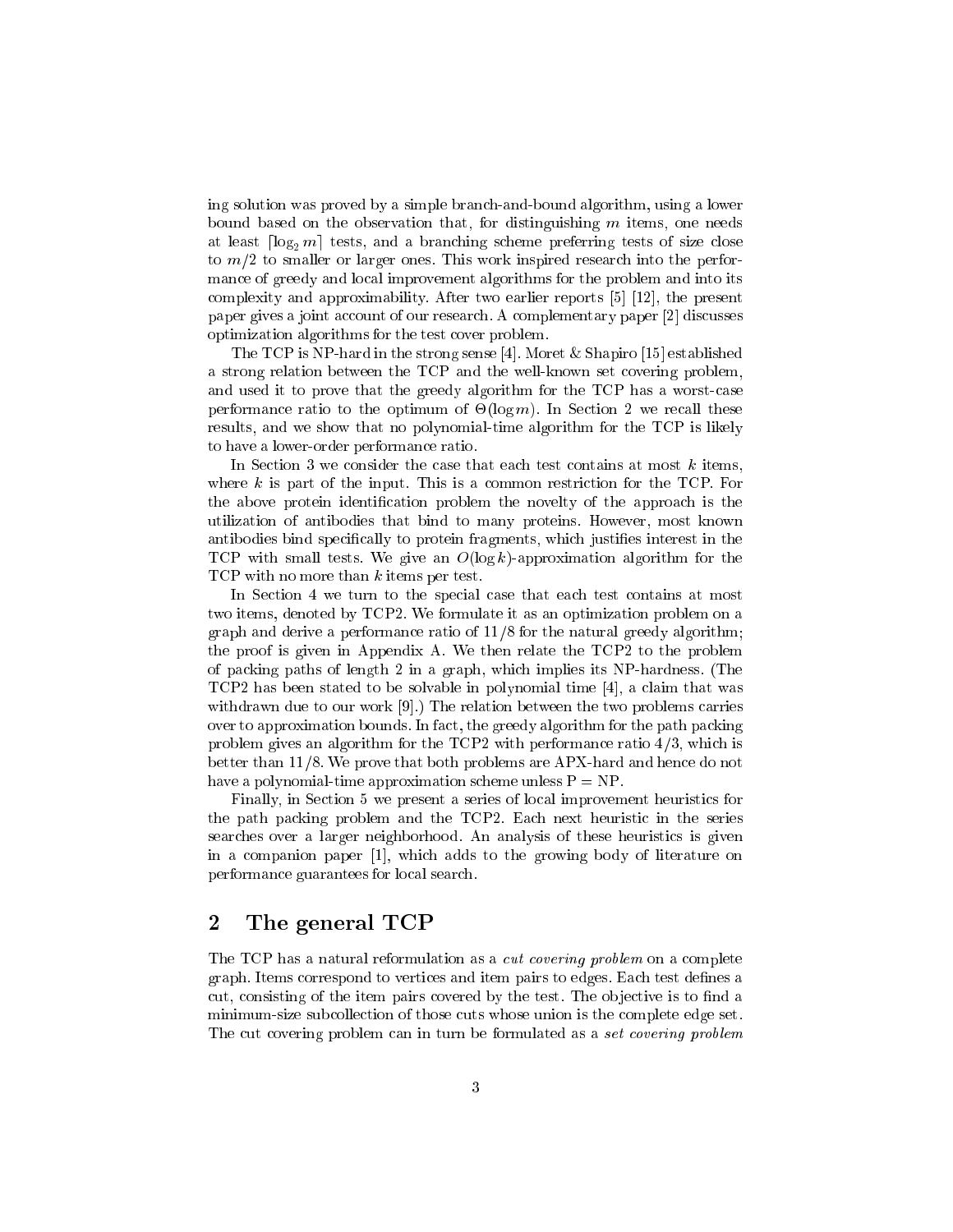(SCP). In the SCP, given a set of M elements and a collection of N subsets, one wishes to find a minimum-size subcollection of subsets whose union is the entire set. Obviously, edges orrespond to elements and uts to subsets. Starting with a TCP instance with  $m$  items and  $n$  tests, one obtains an equivalent SCP instance with  $M = m(m-1)/2$  elements and  $N = n$  subsets.

As a consequence, algorithms for the SCP also apply to the TCP. The greedy algorithm for the SCP, which iteratively selects a subset covering the largest number of yet uncovered elements, has a performance ratio  $1 + \ln M$  [8] [14]. It directly gives a greedy algorithm for the TCP, always choosing a test covering the largest number of uncovered pairs, with performance ratio  $1+2 \ln m$  [15] [10].

Moret & Shapiro  $[15]$  showed, conversely, how to reduce the SCP to the TCP. They observe that this alternative strong NP-hardness proof pre
ludes the existence of a fully polynomial-time approximation scheme, unless  $P = NP$ . and also use the reduction to show that the performance ratio of the greedy algorithm is tight up to a constant factor. We repeat their reduction here.

Consider an SCP instance with elements  $\{1,\ldots,M\}$  and subsets  $S_1,\ldots,S_N$ . construction = 2M items and notice instant instance and and Anti-Q2 Me tests, assembly follows. For each element *i* create a female item  $f_i$  and a male item  $m_i$ . For each subset  $S_i$  define a test  $T_i = \{f_i : i \in S_j\}$ . In addition, introduce a minimum-size olle tion all pairs of the tests that the control of male items; note that  $\sim$  02 Me tests are necessary and sufficient for this purpose. Finally, if a test in  $M$  contains an item  $\mathbf{m}_i$ , put its partner  $\mathbf{f}_i$  in the test as well. See Figure 1.

We claim that there is a set cover of size at most  $\sigma$  if and only if there is a test in test of most in test in  $\alpha$  and  $\alpha$  and  $\alpha$  as  $\alpha$  as  $\alpha$  as  $\alpha$  as  $\alpha$  . Then there is no other way to cover the male pairs.  $M$  also covers the female pairs and the mixed pairs with nonequal index values. Any other tests are of type  $T_i$ and only serve to cover pairs of type  $(f_i, m_i)$ . Since the tests  $T_i$  only contain female items, a collection of such tests covers all pairs  $(f_i, m_i)$   $(i = 1, \ldots, M)$  if and only if the corresponding subsets form a set cover. That is,  $S$  is a set cover



Figure 1: Redu
tion from SCP to TCP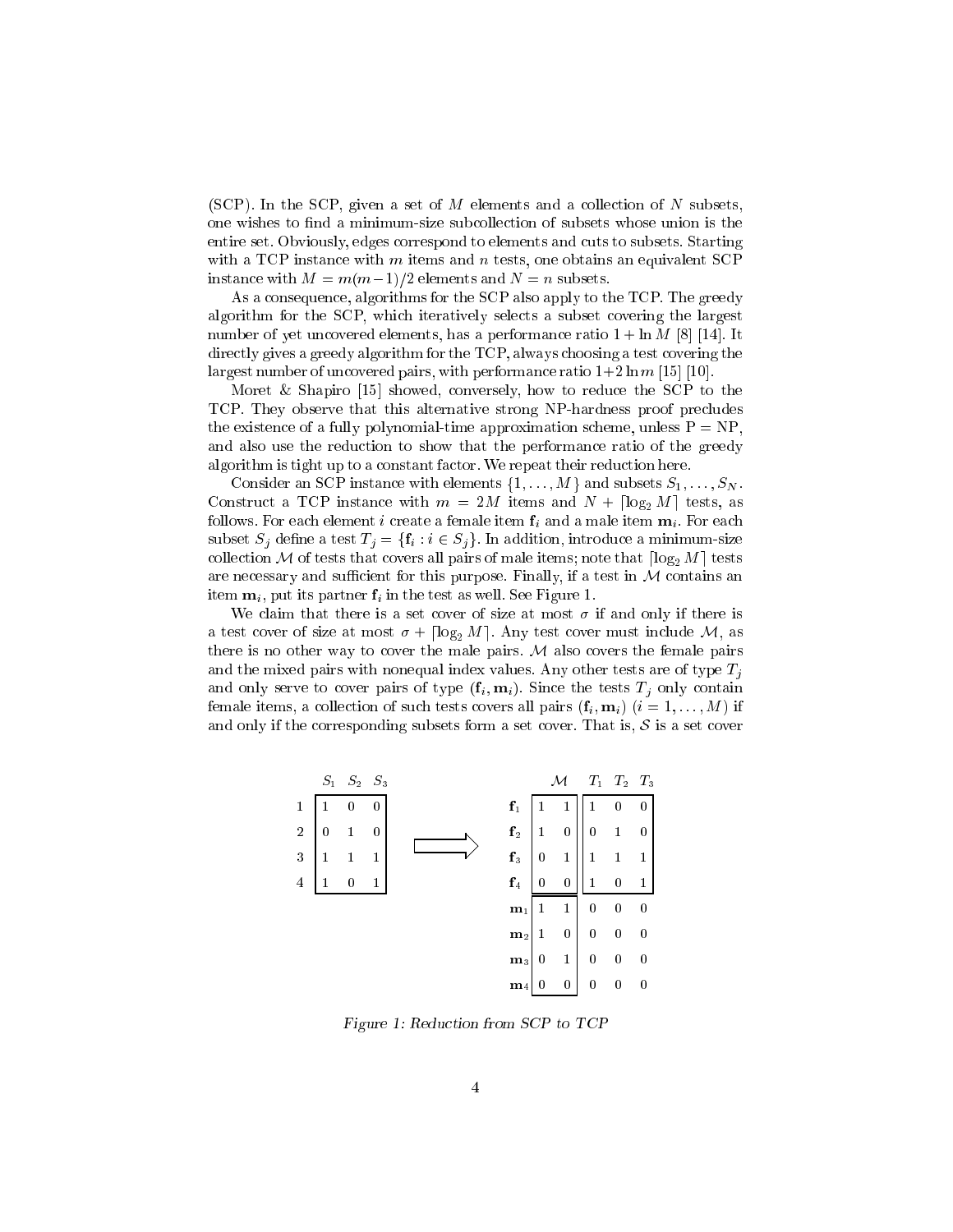if and only if  $\mathcal{M} \cup \{T_j | S_j \in \mathcal{S}\}\$ is a test cover.

This argument not only shows that the TCP is NP-hard. Also inapproximability results for the SCP arry over to the TCP. However, if we apply the above reduction to the class of bad SCP instances due to Johnson [8], on which the greedy algorithm a
hieves a logarithmi performan
e ratio, then we obtain a class of TCP instances on which the greedy solution is within a constant factor of the optimum, due to the presen
e of the tests in M. Following Moret & Shapiro [15], given an SCP instance with  $M$  elements and  $N$  subsets, we make  $k = \lfloor \log_2 M \rfloor$  disjoint copies of it so as to obtain a multiplied SCP instance with kM elements and kN subsets. We then construct a TCP instance with  $(k+1)M$ items and kN + dlog2 <sup>M</sup><sup>e</sup> tests, with kM female items orresponding to the elements,  $M$  additional male items,  $kN$  tests corresponding to the subsets, and discrete splitting tests. The original SCP instance in section of size  $\sim$ at most  $\sigma$  if and only if the multiplied instance has a solution of size at most  $k\sigma$ , and hence if and only if the TCP instance has a solution of size at most k +dlog  $\lambda$  +dlog  $\lambda$  +dlog  $\lambda$ 

Now, if we were able to approximate the TCP optimum within a factor of  $\rho$ , then we could apply our method to the instance constructed above, divide the result by  $\lfloor \log_2 M \rfloor$  , and obtain an algorithm for the SCP with performance ratio  $\rho(1 + O(1/\log M))$ . We cite two inapproximability results for the SCP: No polynomial-time algorithm can have a performance ratio  $o(\log M)$  unless  $P = NP$  [17]. And no such algorithm can have a performance ratio  $(1 - \epsilon) \ln M$ , for any  $\epsilon > 0$ , unless NP  $\subset$  DTIME( $M^{\log \log M}$ ) [3].

**Theorem 2.1** The TCP has no polynomial-time algorithm with performance bound  $o(\log m)$ , unless  $P = NP$ , and no polynomial-time algorithm with performance bound  $(1 - \epsilon)$  in m, for any  $\epsilon > 0$ , unless  $NPCD$  **I** lime  $(m^{1-\epsilon} \cdots)$ .

#### 3 The TCP with tests of size at most  $k$

We now consider the  $TCP$  in which each test contains at most  $k$  items, denoted by TCPk. We propose an algorithm with performance ratio  $O(\log k)$ .

First note that a partial test cover defines an equivalence relation on the set of items, where two items are equivalent if there is no test in the partial over that differentiates them. The equivalence classes are the subsets of pairwise equivalent items.

Our two-phase greedy algorithm proceeds as follows. In phase  $1$ , given a TCP instan
e, view it as an SCP instan
e with items as elements and tests as subsets, and apply the greedy algorithm for the  $5C_F$  to find a set cover  $S_{\alpha}$  . If  $S_{\alpha}$  is a test over, then stop. Otherwise, in phase 2 apply the greedy algorithm for the TCP to extend the partial test cover  $S^-$  to a complete test cover.

Let  $\sigma$  and  $\tau$  -denote the size of an optimum set cover and an optimum test cover for the field set, respectively. The greedy set cover  $S^-$  found in phase 1  $\max$  size  $\sigma \sim (1 + \ln \kappa) \sigma$  [6] [14]. Since any test cover is a set cover of all but at most one of the feaths, we have  $\sigma \sim \tau +1$  and hence  $\sigma = O(\log \kappa) \tau$ .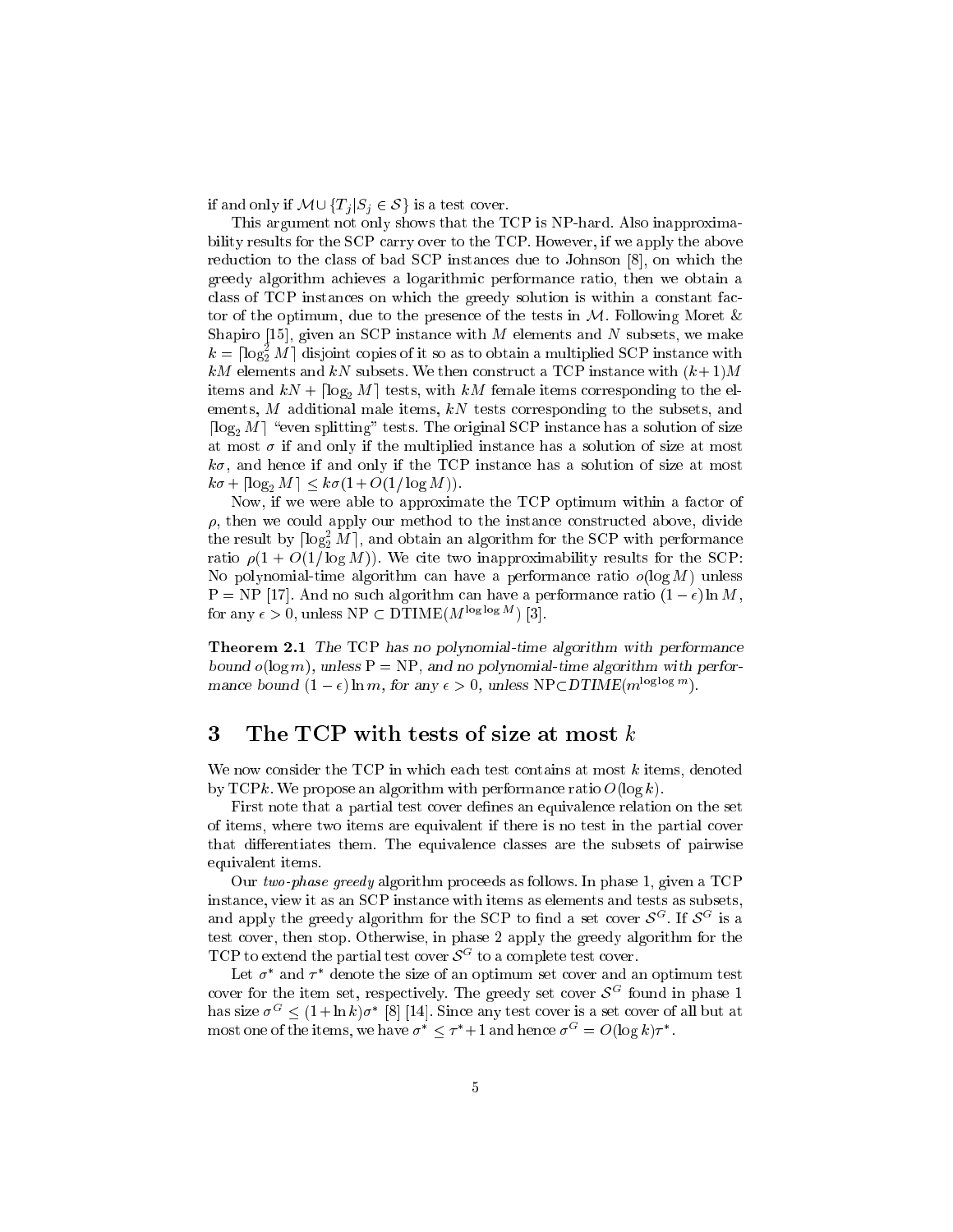At the start of phase 2, each equivalence class contains at most  $k$  items, because each nem is in some test of  $S_{\alpha}$  and thereby differentiated from at least  $m-k$  other items. It follows that any test covers at most  $k(k-1)$  more item pairs. so that the greedy test cover found in phase 2 has size  $\tau^- \leq (1 + \ln(k)k - 1))\tau^ [8]$  [14]. The overall test cover has size  $\sigma^+ + \tau^- = O(\log \kappa) \tau$ .

Theorem 3.1 The two-phase greedy algorithm for TCPk has a performan
e ratio  $O(\log k)$ .

#### $\overline{\mathbf{4}}$ The TCP with tests of size at most  $2$

### 4.1 A problem on graphs

The rest of this paper is concerned with the special case that each test contains at most two items, denoted by TCP2. We first argue that we may assume that each test contains exactly two items.

Lemma 4.1 Any instance of the TCP with tests of size at most 2 can be transformed into an instance of the TCP with tests of size exactly 2.

PROOF. Let  $\mathbf{T} = \{T_1, \ldots, T_n\}$ , and let  $\mathcal{T} \subset \mathbf{T}$  be a minimum test cover. Suppose that we have u items not contained in any test in **T** with  $u \in \{0, 1\}$ , v items  $g_1, \ldots, g_v$  with  $g_t$  only contained in the test  $\{g_t\} \in \mathbf{T}$ , for  $t = 1, \ldots, v$ , and w item pairs  $\{h_1, i_1\}, \ldots, \{h_w, i_w\}$  with the property that, for  $t = 1, \ldots, w, \{h_t, i_t\} \in \mathbf{T}$ ,  ${h_t} \in T$ , possibly  ${i_t} \in T$ , and no other test contains  $h_t$  or  $i_t$ . If  $u + v + w > 0$ , then  $\mathcal T$  contains, without loss of generality, the first  $u + v + 2w - 1$  tests from  $\{g_1\},\ldots,\{g_v\},\{h_1\},\{h_1,i_1\},\ldots,\{h_w\},\{h_w,i_w\},$  leaving one item isolated.

Each item h not among those  $u + v + 2w$  ones has the properties that (a) there exists an item i such that  $\{h, i\} \in \mathbf{T}$ , and (b) for all such  $\{h, i\}$  there exists an  $\{n, i\} \in \mathbb{I}$  such that  $\{n, i\} \cup \{n, i\} = 1$ .

We may assume without loss of generality that  $\mathcal T$  does not contain singleton tests except the ones mentioned above. For suppose  $\mathcal T$  contains another singleton test  $\{h\}$ . As T is minimum, it does not contain two tests  $\{h, t\}$  and  $\{h, t\}$ . If T ontains no test fh; g, repla
e fhg by any test fh; ig <sup>2</sup> T, whi
h exists by (a). If by this action h and i become indistinguishable (i was apparently left isolated), or if  $\mathcal T$  already contains a test  $\{h, i\}$ , replace  $\{h\}$  by the corresponding test  $\{n, i\} \in \bot$ , see (d).

By eliminating all  $u + v + 2w$  items involved, the tests that contain them, and all other singleton tests, and adding one isolated item if  $u + v + w > 0$ , we obtain an equivalent instance of the TCP2 with tests of size 2 only.

From now on we will restrict our attention to the TCP2 with tests of size exactly 2. This TCP2 can be formulated as an optimization problem on a graph, in which the  $m$  items correspond to vertices and the  $n$  tests to edges. We obtain the following hara
terization of test overs.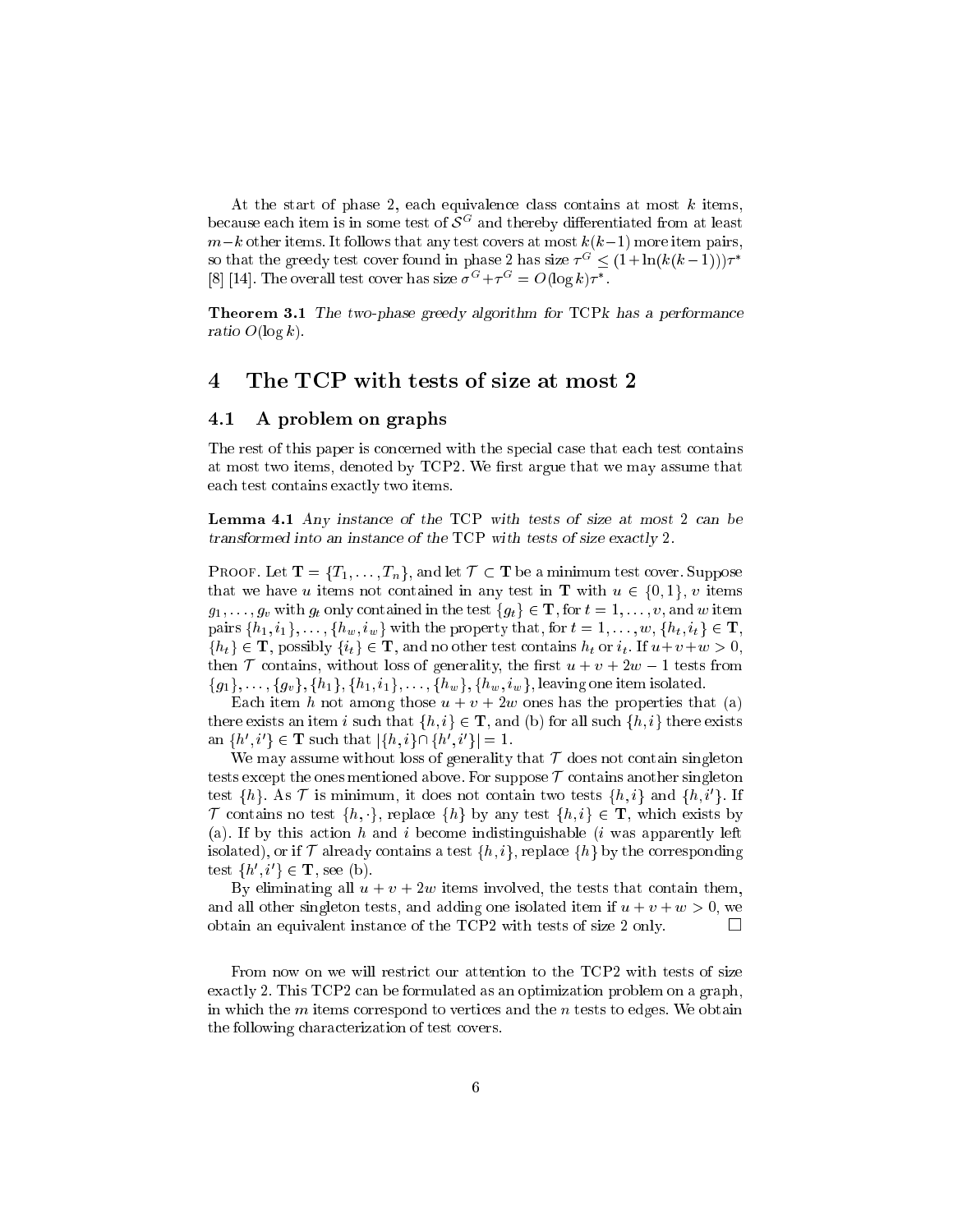**Lemma 4.2** In a graph  $G = (V, E)$ , a subset  $E' \subset E$  is a test cover if and only If the graph  $G_0 = (V, E_0)$  has no isolated edges and at most one isolated vertex.

**PROOF.** If E is a test cover, then  $G = (V, E)$  has at most one isolated vertex (an item with an all-zero signature) and no isolated edges (sin
e otherwise its vertices would not be differentiated). Conversely, a graph with these properties satisfies the condition that, for any two vertices, there is an edge incident to exactly one of them.

Note that this lemma also hara
terizes feasible instan
es of the TCP2. We will assume from now on that the instan
es that we onsider are feasible.

A test cover is *minimal* if no edge can be deleted from it without causing infeasibility. In addition to having the properties stated in Lemma 4.2, a minimal test cover is obviously acyclic. This implies the following.

**Lemma 4.3** In a graph  $G = (V, E)$ , if  $E' \subset E$  is a minimal test cover, then at most one of the components of  $G = (V, E)$  is an isolated vertex and each other omponent is a tree of at least two edges.

The greedy algorithm for the TCP2 iteratively selects an edge that covers the largest number of yet un
overed vertex pairs. In Appendix A we prove the following performan
e bound for the greedy algorithm.

**Theorem 4.1** The greedy algorithm for the TCP2 has performance ratio  $11/8$ . This bound is asymptotically tight.

### 4.2 Pa
king paths of length 2

We will now examine the relation of the TCP2 to another optimization problem on a graph. In the *problem of packing paths of length* 2 (PPP2), we are given a  $graph on m$  vertices, and we wish to find a maximum number of vertex-disjoint paths of length 2, leaving at least one vertex isolated. We will often use the term path packing to indicate a feasible solution to the PPP2. Since the problem of partitioning a graph into paths of length 2 is NP-complete  $[11]$   $[4]$ , the PPP2 is NP-hard.

The seemingly artificial condition that any solution to the PPP2 has at least one isolated vertex is mat
hed by the property that any solution to the TCP2 has at most one isolated vertex. It is introduced for the sake of a duality relation between the PPP2 and the TCP2, as elaborated below.

Given a test cover, we can easily find a path packing.

**Lemma 4.4** If a graph  $G = (V, E)$  has a minimal test cover of size  $\tau$ , then it has a path packing of size  $\pi = m - 1 - \tau$ .

PROOF. Let  $E' \subset E$  be the minimal test cover. Suppose that the graph  $G' =$  $(V, E)$  has k components. By Lemma 4.3, G is a forest, and hence  $\tau = |E| =$  $m-k$ . By the same lemma, we can select a path of length 2 from each but one of the components, and obtain a path packing of size  $\pi = k - 1 = m - 1 - \tau$ .  $\Box$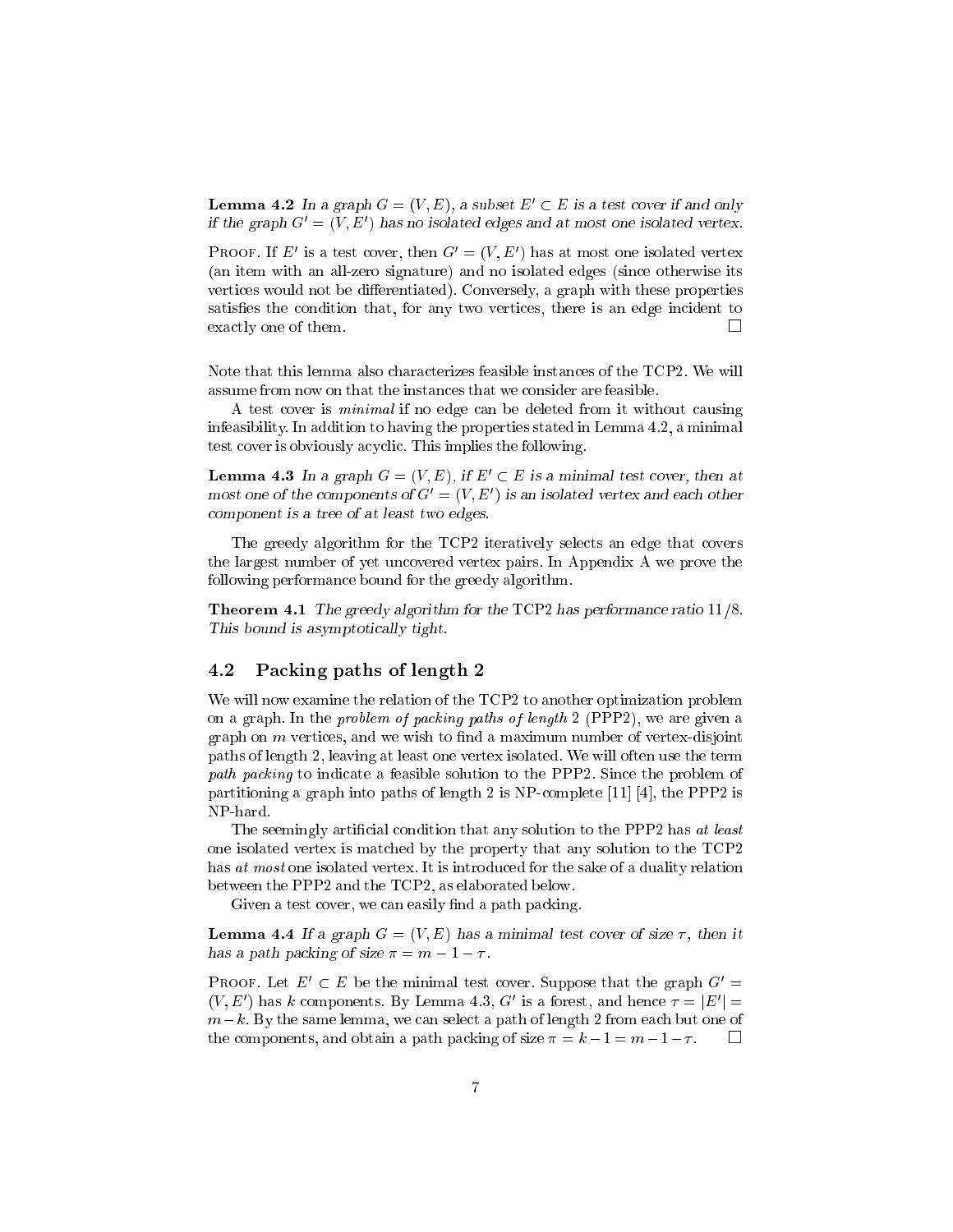A converse relation holds as well. A path packing is *maximal* if no path can be added to it.

**Lemma 4.5** If a graph  $G = (V, E)$  has a maximal path packing of size  $\pi$ , then it has a test cover of size  $\tau = m - 1 - \pi$ .

PROOF. The graph induced by the path packing contains  $m-3\pi$  isolated verti
es. We distinguish two ases.

(1) The path packing has a path in each component of  $G$ . We extend it to a test cover by successively connecting all but one of the isolated vertices to one of the paths, and obtain a test cover of size  $\tau = 2\pi + m - 3\pi - 1 = m - 1 - \pi$ .

(2) The path packing has a path in each but one component of  $G$ . (Since  $G$ is feasible, the component without a path has one or three vertices.) We extend the path pa
king to a test over by spanning a tree in the omponent without a path and onne
ting ea
h of the remaining isolated verti
es to one of the paths, and thus obtain a test cover of size  $\tau = 2\pi + m - 3\pi - 1 = m - 1 - \pi$ .  $\Box$ 

Given any algorithm that produces a maximal path packing, its extension to the TCP2 constructs a test cover by the procedure in the above proof.

Lemmas 4.4 and 4.5 together imply a relation between optimal solution values to the TCP2 and the PPP2, and also allow us to relate the performan
e of approximation algorithms.

**Theorem 4.2** In a graph  $G = (V, E)$ , the size  $\pi$  of a maximum path packing and the size  $\tau$  of a minimum test cover satisfy  $\pi$  +  $\tau$  =  $m$  - 1.

Sin
e the PPP2 is NP-hard, it follows that the TCP2 is NP-hard too.

**Theorem 4.3** If the PPP2 has an algorithm with performance ratio  $\rho$ , then the TCP2 has an algorithm with performance ratio  $3/2 - \rho/2$ .

PROOF. Suppose algorithm A for the PPP2 satisfies  $\pi^+ > \rho \pi$ . Consider its extension A' to the TCP2. We know that  $\tau^A + \pi^A = m - 1 = \tau^* + \pi^*$ . Hence,  $\tau^{A} = \tau^{*} + \pi^{*} - \pi^{A} \leq \tau^{*} + (1 - \rho)\pi^{*}$ . Since  $3\pi^{*} \leq m - 1 = \pi^{*} + \tau^{*}$ , we have  $\pi^* \leq \tau^* / 2$  and thereby  $\tau^A \leq \tau^* + (1 - \rho) \tau^* / 2 = (3/2 - \rho/2) \tau^*$ .



Figure 2: Worstase instan
e for the greedy algorithm for the PPP2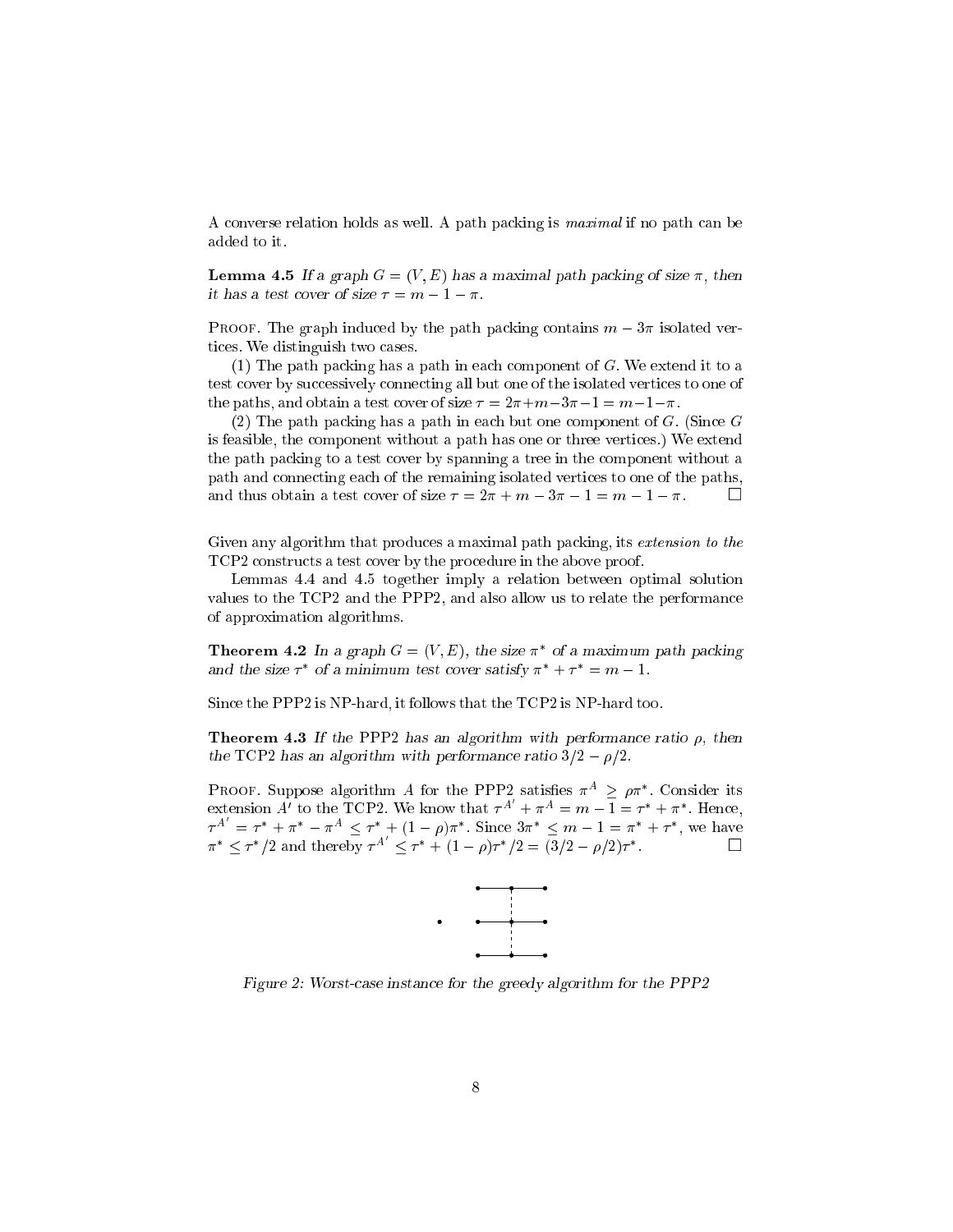The greedy algorithm for the PPP2 iteratively selects a path of length 2 from the graph and deletes its verti
es and adja
ent edges. When the graph ontains no path of length 2 or when it has at most three verti
es, the algorithm has obtained a maximal path pa
king and terminates. A bad example is given by the graph in Figure 2. The greedy algorithm may sele
t only one path of length 2, whereas three is optimal. We show that this is the worst ase.

**Theorem 4.4** The greedy algorithm for the PPP2 has performance ratio  $1/3$ . Its extension to the  $TCP2$  has performance ratio  $4/3$ . These bounds are tight.

PROOF. Any path of length 2 in the greedy solution intersects at most three paths of length 2 in the optimal solution. Sin
e the greedy solution is maximal, either each path in the optimal solution intersects a greedy path, which implies the desired performan
e bound, or the greedy solution leaves exa
tly three vertices isolated that form a path of length 2, in which case the greedy solution is optimal. Theorem 4.3 implies the bound for the extension to the TCP2.  $\Box$ 

Theorems 4.1 and 4.4 tell us that, for the TCP2, pi
king paths of length 2 at random gives a better guarantee than choosing most distinctive single edges.

### 4.3 APX-hardness

We will show that the PPP2 and thereby also the TCP2 is APX-hard. Our result will follow through a reduction from 3-dimensional matching with at most three occurrences per element (3DM3): Given disjont sets  $X, Y, Z$  containing  $s$ elements early most client to the complete in a set of the set control control control that the complete of  $X \cup Y \cup Z$  occurs in at most three triples of C, find a maximum-cardinality matching  $C' \subset C$ , i.e., a subset of triples such that no element of  $X \cup Y \cup Z$  occurs in more than one triple. For 3DM3, it is NP-hard to de
ide whether a maximum matching is perfect or misses a constant fraction of the elements [16].

**Lemma 4.6** There exists a constant  $\epsilon > 0$  such that it is NP-hard to determine whether an instance of the PPP2 has a path packing of size  $(m-1)/3$  or of size at most  $(1 - \epsilon)(m - 1)/3$ .

PROOF. Given an instance of 3DM3, we create a graph G with  $m = 6s + 3t + 1$ verti
es

 $-\bar{x}_g, x_g$  for each  $x_g \in X$ ,  $\bar{y}_h, y_h$  for each  $y_h \in Y$ ,  $\bar{z}_i, z_i$  for each  $z_i \in Z$ ,

 $=c_j^x, c_j^z, c_j^z$  for each  $c_j \in C$ ,

 $-w$ , a vertex that will remain isolated,

and  $n = 3s + 5t$  edges

 ${\sigma} = {\bar{x}_a, x_a}$  for each  $x_a \in X$ ,  ${\bar{y}_h, y_h}$  for each  $y_h \in Y$ ,  ${\bar{z}_i, z_i}$  for each  $z_i \in Z$ ,  $\{f=x_g, c^*_j\}, \{y_h, c^*_j\}, \{z_i, c^*_j\}$  for each triple  $c_j=\{x_g, y_h, z_i\} \in C,$  $= \{c_j^*, c_j^*, \} \}, \{c_j^*, c_j^* \}$  for each  $c_j \in C$ .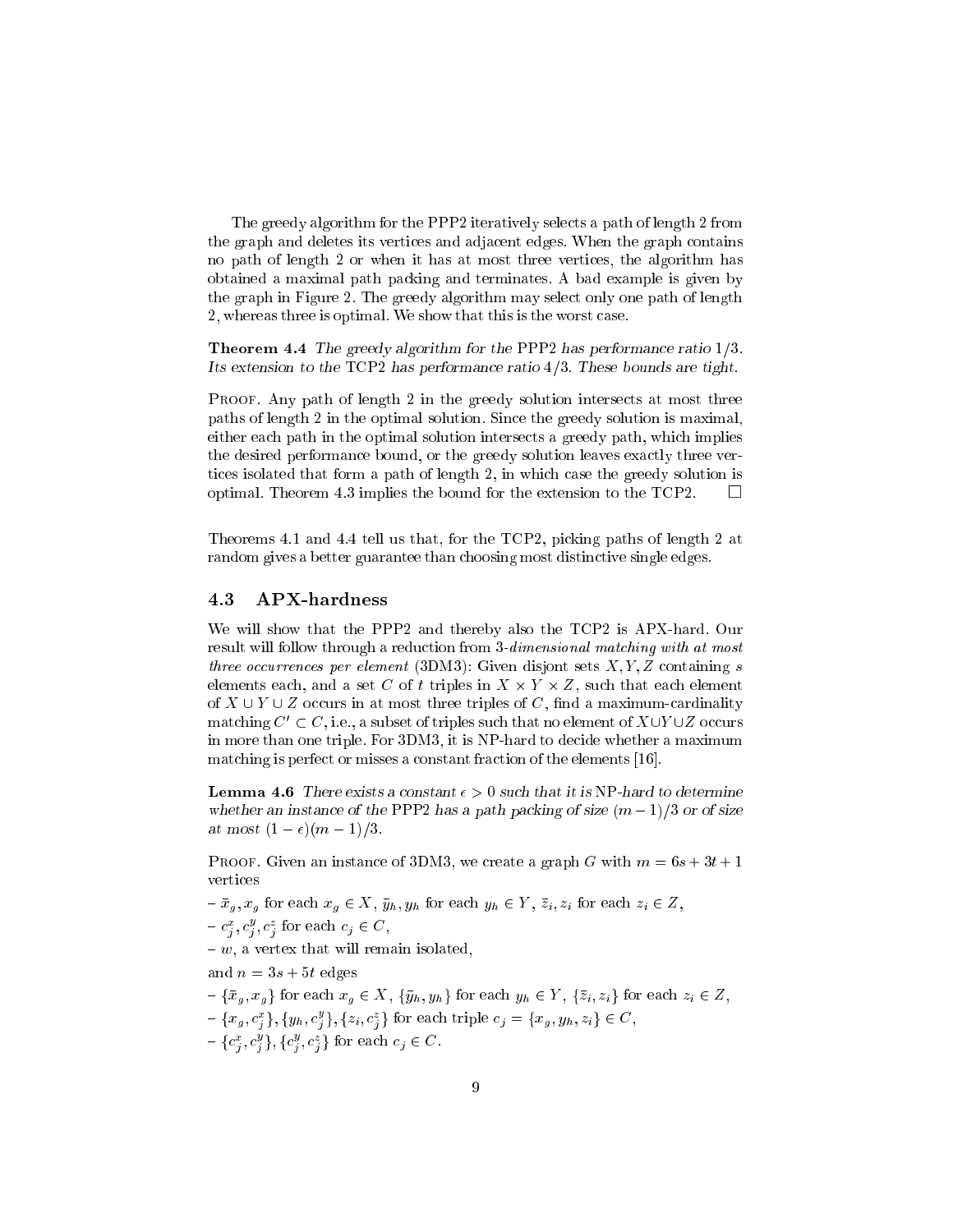

Figure 3: Redu
tion of 3DM3 to PPP2

We claim that G contains  $2s + t$  vertex-disjoint paths of length 2 if and only if there exists a matching of size s. The reduction is illustrated in Figure 3.

If the instance of  $\delta D$ M3 has a matching  $C^-$  of size  $s$ , then  $G$  contains paths  $(x_g, x_g, c_i^z), (y_h, y_h, c_i^z), (z_i, z_i, c_i^z)$  for each triple  $c_j = \{x_g, y_h, z_i\} \in C^{\prime}$  and a path  $(c_j^*, c_j^*, c_j^*)$  for each triple  $c_j \in C \backslash C'$ , giving a total number of  $3s + (t-s) =$  $2s + t$  paths.

Now, let a maximum matching consist of  $\mu$  -triples, and let an optimal path packing P consist of  $\pi$  -paths. P contains element paths of type  $(\gamma, \gamma, c)$  and *triple paths* of type  $(c_j^*, c_j^*, c_j^*);$  it is easy to see that other types of paths in any path packing can be replaced by element paths. We will bound  $\pi^*$  in terms of  $\mu$  . Let  $\iota_0, \iota_1, \iota_2, \iota_3$  be the number of triples in C intersecting  $0, 1, 2, 3$  element paths in  $P$ , respectively. Then,

$$
\pi^* \le t_0 + t_1 + 2t_2 + 3t_3 = t + t_2 + 2t_3 = t + \frac{1}{2}(2t_2 + 3t_3) + \frac{1}{2}t_3 \le t + \frac{3}{2}s + \frac{1}{2}\mu^*.
$$

The first equality holds because  $t = t_0 + t_1 + t_2 + t_3$ . The second inequality follows from  $\iota_1 + 2 \iota_2 + 3 \iota_3 \leq 3 s$  (P contains at most  $3 s$  element paths) and  $\iota_3 \leq \mu$  . Hence, if  $\pi^* = 2s + t$ , then  $\mu^* = s$ .

Let  $\epsilon$   $>$  0 be such that it is NP-hard to declue whether  $\mu$   $\;$   $=$   $s$  or  $\mu$   $\;$   $<$  $(1 - \epsilon)$ s. Hence, it is NP-hard to decide whether  $\pi$  =  $2s + i = (m - 1)/3$  or  $\pi > 2s + t - \epsilon s/2 = (1 - \epsilon)(m - 1)/5$ , if we choose  $\epsilon = \epsilon s/(4s + 2t)$ . For SDINIS, we have  $t \leq 3s$ , so that  $\epsilon \geq \epsilon$  /10. This completes the proof.

Lemma 4.6 and Theorem 4.2 imply the following.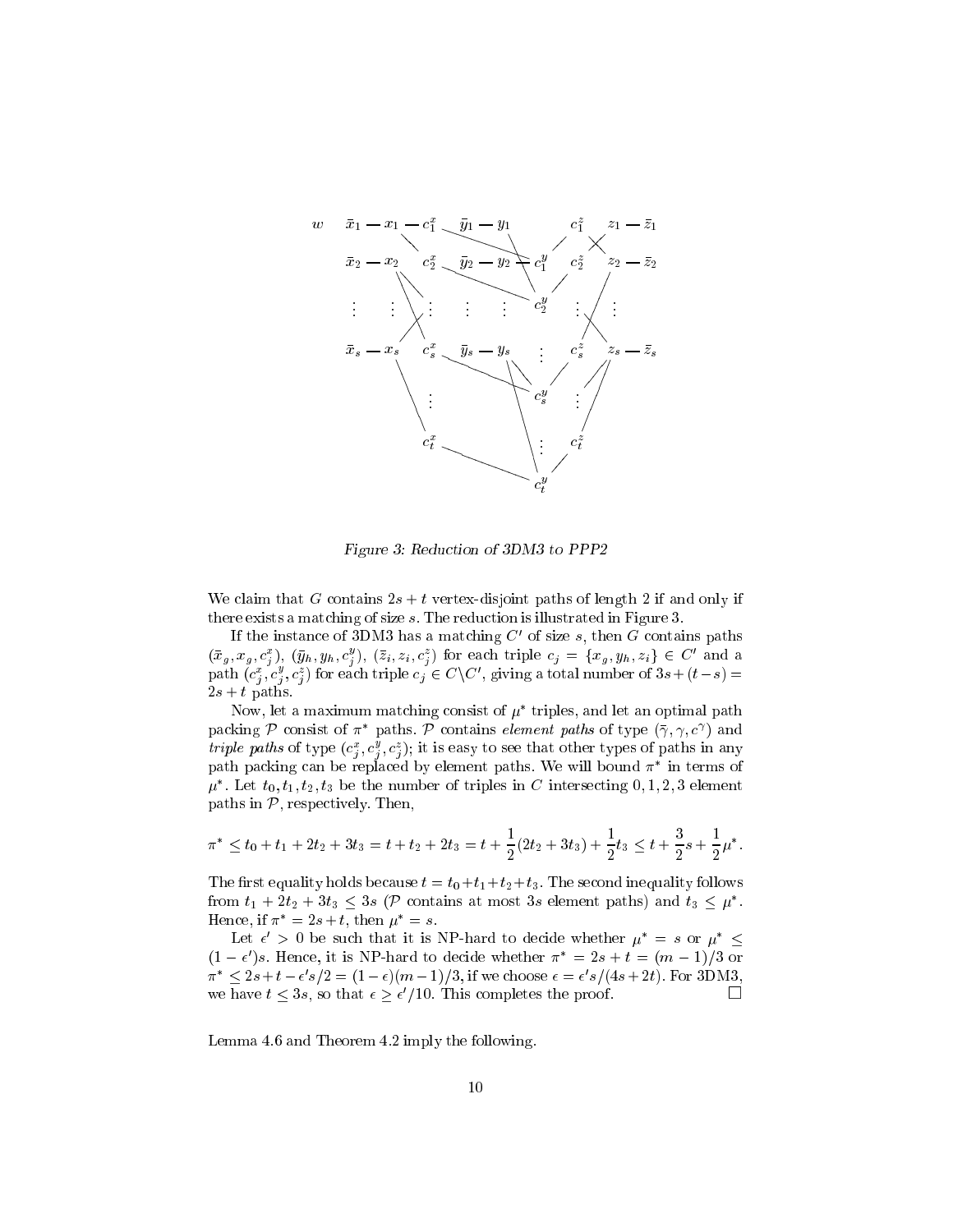Theorem 4.5 The PPP2 and the TCP2 are both APX-hard.

# 5 Local improvement for PPP2 and TCP2

In this final section we propose a series of local improvement algorithms for the PPP2. Ea
h next algorithm in the series starts from a maximal path pa
king, sear
hes over a larger neighborhood, and requires more time. Its extension to the TCP2, as described in Section 4.2, transforms the locally optimal path packing into a test over.

The basic heuristic, denoted  $H_0$ , applies the greedy algorithm to obtain a maximal path packing. For  $k \geq 1$ , the kth heuristic in the series, denoted  $H_k$ , starts from a maximal path packing, and attempts to improve it by replacing any k paths of length 2 by  $k + 1$  paths of length 2. This involves a complete search over all sets of k paths and, for each such set, over all possibilities for improvement. When no further improvements are found,  $H_k$  terminates. For fixed k,  $H_k$  runs in polynomial time.  $H_k$  is unlikely to run in time polynomial in k, since then we could find the optimum in polynomial time and  $P = NP$ .

Let  $\rho_k$  be the performance ratio of heuristic  $H_k$ , for  $k \geq 0$ . Obviously,  $\rho_k$  is nondere reasing in the states that  $r \vee r$  is the states that  $1,1,1$  $\rho_2$ ,  $\rho_3$ , and  $\rho_4$ .

Theorem 5.1 The low improvement algorithms H1, H2, H2, H4, And H4 for the PPP2 have performan
e ratios 1 <sup>=</sup> 1=2, 2 <sup>=</sup> 5=9, 3 <sup>=</sup> 7=11, and 4 <sup>=</sup> 2=3. These bounds are tight.

Hurkens & Schrijver  $[7]$  consider a series of analogous local improvement algorithms for the more general problem of pa
king vertex-disjoint subgraphs on  $t$  vertices in a given graph. Their work was, in fact, inspired by questions about the performance of our heuristics  $H_k$ . They derive a lower bound  $\phi_k$ on the performan
e ratio of their kth heuristi
, and prove that it is tight if the subgraph is a clique. In particular, for  $t = 3$ ,

$$
\phi_k = \begin{cases} \frac{2 \cdot 2^{(k+2)/2} - 3}{3 \cdot 2^{(k+2)/2} - 3} & \text{if } k \text{ is even,} \\ \frac{2 \cdot 2^{(k+1)/2} - 2}{3 \cdot 2^{(k+1)/2} - 2} & \text{if } k \text{ is odd.} \end{cases}
$$

| problem          | $\kappa$                              |                     |               | 2             | 2                   |          | 5        | h        |          |                 | $\sim$ 100 $\sim$ 100 $\sim$ | $\infty$            |
|------------------|---------------------------------------|---------------------|---------------|---------------|---------------------|----------|----------|----------|----------|-----------------|------------------------------|---------------------|
| triangle packing | $\phi_k$                              | $\overline{3}$      | $\frac{1}{2}$ | $\frac{5}{9}$ | $\overline{3}$<br>5 | 13<br>21 | 14<br>22 | 29<br>45 | 30<br>46 | <u>61</u><br>93 | $\cdots$                     | ົ<br>$\overline{3}$ |
| PPP <sub>2</sub> | $\rho_k$                              | $\overline{3}$      | $\frac{1}{2}$ | $\frac{5}{9}$ |                     | 3        |          |          |          |                 |                              |                     |
| TCP <sub>2</sub> | ≘<br>$\rho_k$<br>$\Omega$<br>$\Omega$ | 4<br>$\overline{3}$ | 5             | 11<br>9       | 13                  |          |          |          |          |                 |                              |                     |

Table 1: Performance ratios for local improvement heuristics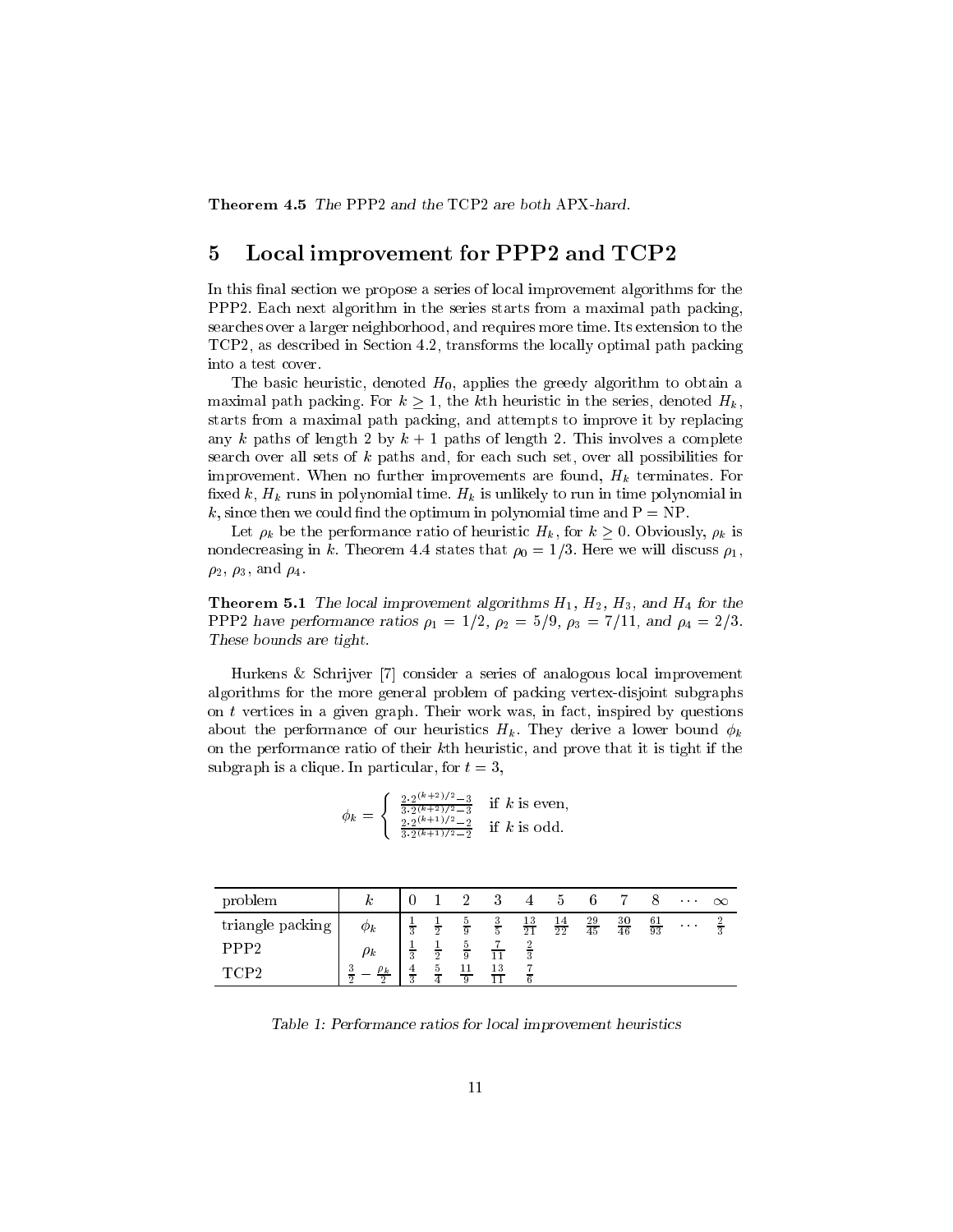

Figure 4: Worst-case instance for  $H_1$ 





Figure 6: Worstase instan
e for H3



Figure 7: Worstase instan
e for H4

Since a path of length 2 is a subgraph on three vertices, we know that  $\rho_k \ge \phi_k$ .

Table 1 lists the values of  $\phi_k$  ( $k \geq 0$ ) for the problem of packing triangles,  $\rho_k$  ( $k = 0, \ldots, 4$ ) for the PPP2, and the corresponding ratios for the TCP2 that are in planning that a symptotic term and the asymptotic term and the asymptotic term as in the asymptotic term  $\lim_{k\to\infty} \rho_k$  remains open, but it is likely to be strictly smaller than 1, in view of Theorem 4.5.

es for which we have the first control of the first control the control of the control of the control of the control of the control of the control of the control of the control of the control of the control of the control ratios are given in Figures 4, 5, 6, and 7, respectively. In each case the dashed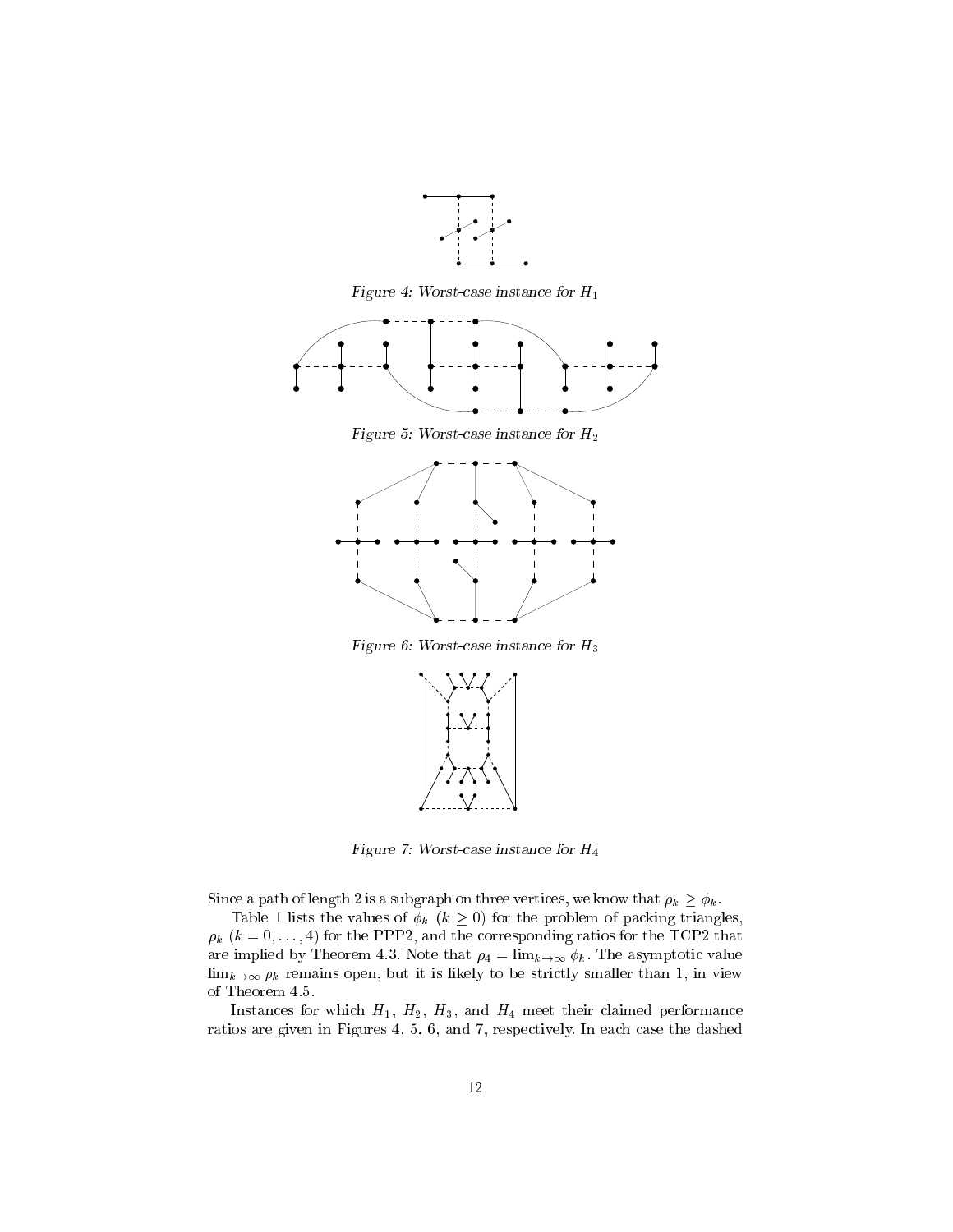lines indicate a locally optimal path packing, and the solid lines indicate a larger pa
king. Note that we have omitted the mandatory isolated vertex and that here, as well as in Figure 2, we can provide an infinite family of worst-case instances by reating multiple opies of the graph.

The upper bounds on  $\rho_k$  provided by these examples match the lower bounds  $\phi_k$  for  $k = 1$  and  $k = 2$ , which proves part of Theorem 5.1. The proof for  $k = 3$ and  $k = 4$  is more involved. We outline the general idea here, and refer to a  $\mathbf{r}$  for details. The argument may be extended to the argument may be extended to handle H5 argument may be extended to handle H5 argument may be extended to handle H5 argument may be extended to handle H5 argument ma and  $H_6$ , but we have not attempted to do so.

Our approach to obtain lower bounds on  $\rho_k$  is based on linear programming. Consider a graph G with a locally optimal path packing  $P$  found by  $H_k$  and any other path packing Q. In order to show that  $|\mathcal{P}|/|\mathcal{Q}|\geq \rho_k$ , we may make the following assumptions:

 $-G$  does not contain other edges than those appearing in P and Q;

 $-|\mathcal{P}| < |Q|$ ;

 $-$  each path in  $P$  intersects at least one path in  $Q$ ;

 $-$  each path in Q intersects at least one path in  $P$ ;

 $-$  no set of three vertices is covered by a  $\mathcal{P}$ -path and by a  $\mathcal{Q}$ -path;

 $-$  each middle vertex of a  $P$ -path is covered by some  $Q$ -path.

For every vertex that is both on a  $\mathcal{P}$ -path and on a  $\mathcal{Q}$ -path, we define a label. which expresses the interaction of its  $Q$ -path with the  $P$ -paths. Based on this labeling we distinguish several types of  $P$ -paths. This leads to eight vertex labels and 96 path types, 40 of which can be excluded due to the above assumptions. For ea
h remaining path type we introdu
e a variable, denoting the fra
tion of  $P$ -paths of that type in  $P$ . The variables add up to 1. Furthermore, the ratio  $|\mathcal{Q}|/|\mathcal{P}|$  can be written as a linear combination of these variables.

By carefully analyzing configurations that can or cannot be improved by  $H_k$ , we are able to formulate restri
tions on ertain ombinations of the variables. For instance, consider a  $Q$ -path that intersects exactly one  $P$ -path, in exactly one vertex. Support is labeled in the developed in the determination of H11 into anomalous of H11 i that no path in  $P$  contains two or three vertices labeled 1. This observation sets sixteen variables to 0.

When describing the conditions corresponding to configurations that are not improved by  $H_1$ ,  $H_2$ ,  $H_3$ , or  $H_4$ , we end up with three, five, eight, or ten linear onstraints, respe
tively. Maximizing the ratio under these onstraints proves Theorem 5.1, and yields fractions that are in agreement with the instances given in Figures 4, 5, 6, and 7.

# A
knowledgment

We are grateful to the referees, whose omments helped us to improve the paper.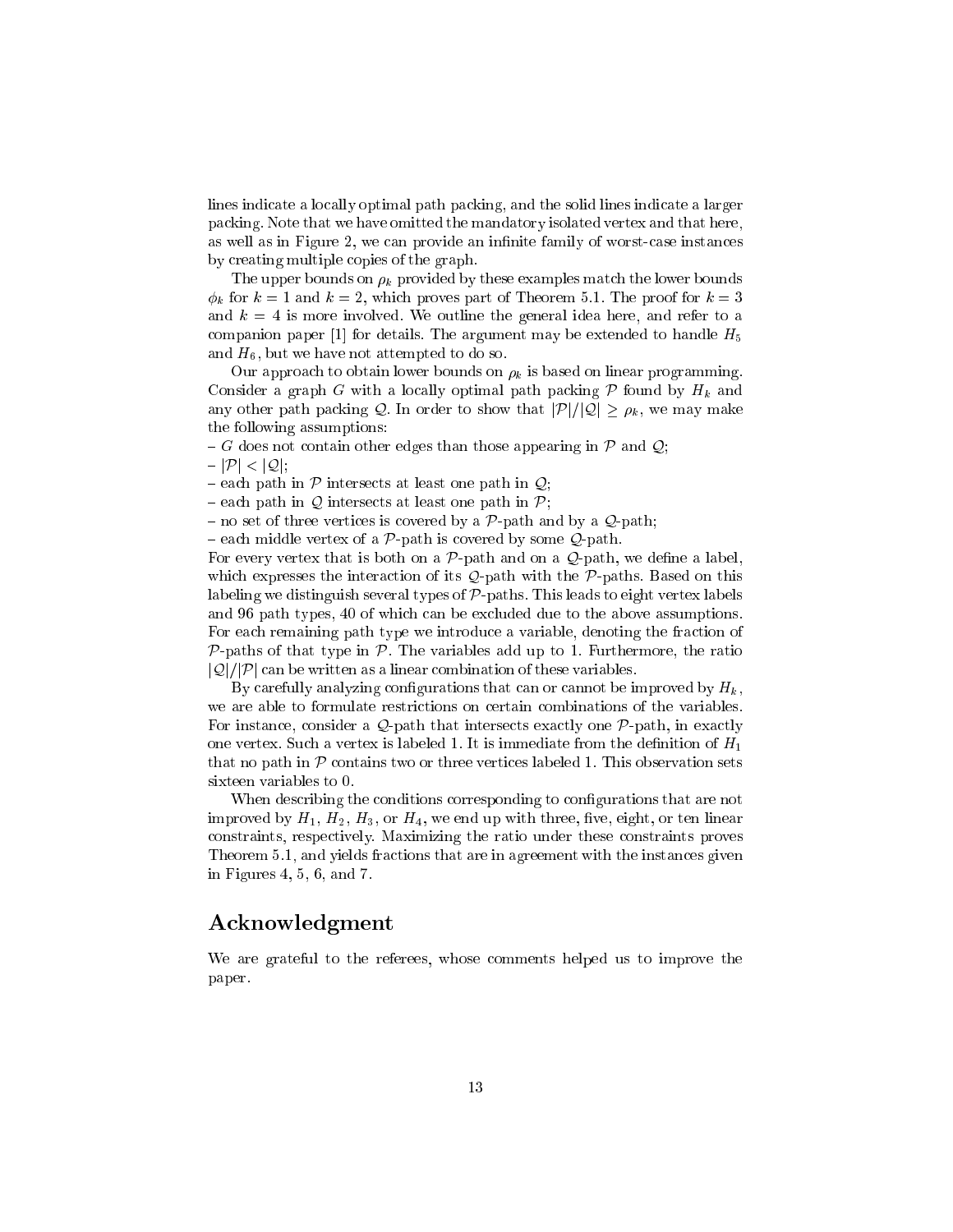## Referen
es

- [1] K.M.J. De Bontridder, B.V. Halldórsson, M.M. Halldórsson, C.A.J. Hurkens, J.K. Lenstra, R. Ravi, L. Stougie (2003). Lo
al improvement algorithms for a path pa
king problem: a performan
e analysis based on linear programming. In preparation.
- [2] K.M.J. De Bontridder, B.J. Lageweg, J.K. Lenstra, J.B. Orlin, L. Stougie (2002). Bran
h-and-bound algorithms for the test over problem. R.H. Möhring, R. Raman (eds.). Algorithms-ESA 2002, LNCS, Springer, Berlin, 223-233.
- [3] U. Feige (1998). A threshold of  $\ln n$  for approximating set cover. *Journal* of the  $ACM$  45, 634-652.
- [4] M.R. Garey, D.S. Johnson (1979). Computers and Intractability: A Guide to the Theory of NP-completeness, Freeman, San Francisco.
- [5] B.V. Halldórsson, M.M. Halldórsson, R. Ravi (2001). On the approximability of the minimum test collection problem. F. Meyer auf der Heide (ed.).  $Algorithms-ESA 2001$ , LNCS 2161, Springer, Berlin, 158-169.
- [6] B.V. Halldórsson, J.S. Minden, R. Ravi (2001). PIER: Protein identification by epitope recognition. N. El-Mabrouk, T. Lengauer, D. Sankoff (eds.).  $Currents$  in Computational Molecular Biology 2001, 109-110.
- [7] C.A.J. Hurkens, A. Schrijver (1989). On the size of systems of sets every t of which have an SDR, with an application to the worst-case ratio of heuristics for packing problems. SIAM Journal on Discrete Mathematics 2, 68-72.
- [8] D.S. Johnson (1972). Approximation algorithms for combinatorial problems. Journal of Computer and System Sciences 9, 256–278.
- [9] D.S. Johnson (1981). The NP-completeness column: an ongoing guide. Journal of Algorithms  $\lambda$ , 393-405.
- $[10]$  V. Kann (1992). On the approximability of NP-complete optimization problems, PhD thesis, Royal Institute of Technology, Stockholm, Sweden.
- [11] D.G. Kirkpatrick, P. Hell (1978). On the complexity of a generalized matching problem. Proceedings of the Tenth Annual ACM Symposium on Theory of Computing,  $240-245$ .
- [12] A.W.J. Kolen, J.K. Lenstra (1995). Combinatorics in operations research. R. Graham, M. Grötschel, L. Lovász (eds.). Handbook of Combinatorics, Elsevier Science, Amsterdam, 1875-1910.
- [13] B.J. Lageweg, J.K. Lenstra, A.H.G. Rinnooy Kan (1980). Uit de practijk van de besliskunde. A.K. Lenstra, H.W. Lenstra, J.K. Lenstra (eds.), Tamelijk briljant; Opstellen aangeboden aan Dr. T.J. Wansbeek, Amster-
- [14] L. Lovász (1975). On the ratio of optimal integral and fractional covers. Discrete Mathematics 13, 383-390.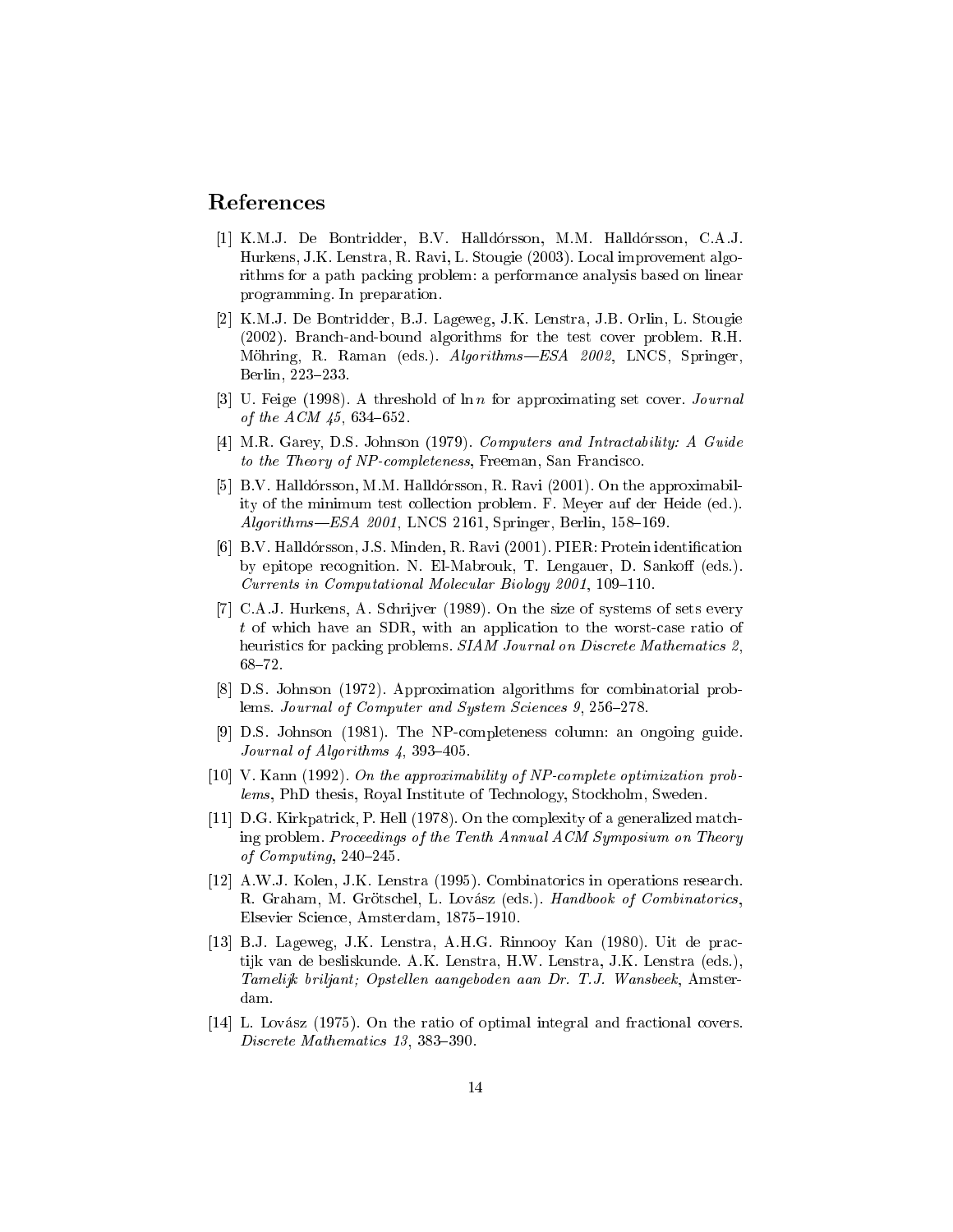- [15] B.M.E. Moret, H.D. Shapiro (1985). On minimizing a set of tests.  $SIAM$ Journal on Scientific and Statistical Computing 6, 983–1003.
- [16] E. Petrank (1994). The hardness of approximations: gap location.  $Compu$ tational Complexity 4, 133-157.
- [17] R. Raz, S. Safra (1997). A sub-constant error-probability low-degree test, and a sub-constant error-probability PCP characterization of NP. Proceedings of the Twenty-Ninth Annual ACM Symposium on Theory of Comput $ing, 475–484.$

#### A Analysis of the greedy algorithm for TCP2  $\mathbf A$

We consider the greedy algorithm for the TCP2 defined on a graph  $G = (V, E)$ with  $m$  vertices (items) and  $n$  edges (tests). The greedy algorithm iteratively selects an edge that covers the largest number of yet uncovered vertex pairs.

To examine the options, consider a partial test cover  $E' \subset E$ . Let  $V_k$  denote the set of vertices that he in any component of  $G_0 = (V, E_1)$  of size  $\kappa$ . By adding the edge connecting that is a visit of the edge of the edge of the connection of the connection of the An edge between h <sup>2</sup> V1 and <sup>i</sup> <sup>2</sup> V2 overs jV1j more vertex pairs, whereas an edge between het van die 12 veer in 12 van die 12 veer en in 12 veer het van die 12 veer vertex pairs. Andere edge between h; i <sup>2</sup> V2 onne
ts two isolated edges and hen
e overs two more vertex pairs. Finally, and the province of 2 V2 and i 62 V2 v2 and i 62 V2 and i 62 V2 and interesting vertex pair.

It follows that, as long as at least four vertices are isolated, the greedy algorithm will sele
t isolated edges. In phase 1 it onstru
ts a maximal mat
hing, leaving at least two verti
es isolated. (If it would ontinue adding edges to the matching until just one vertex remains isolated, then the latest edge covered two more pairs, while onne
ting one of the three isolated verti
es to the  $m$ atching would have covered three more pairs.) Let  $E_1$  be the set of edges in the matching.

In phase 2 the greedy algorithm selects edges that are incident to only one edge in  $E_1$ , thus creating paths of length 2 in the graph, until this is no longer possible, or until only one vertex is left isolated. Let  $E_2$  be the set of edges selected in this phase. After phase 2, the graph  $G_2 = (V, E_1 \cup E_2)$  consists of paths of length 2, isolated edges, and isolated verti
es.

In phase 3 edges are selected that connect isolated vertices to a path in  $G_2$ , until at most two vertices are left isolated. Let  $E_3$  be the set of edges selected in this phase. The graph  $G_3 = (V, E_1 \cup E_2 \cup E_3)$  consists of trees on three or more verti
es, isolated edges, and at most two isolated verti
es.

In phase 4 edges are selected that connect two isolated edges in  $G_3$ , constituting the set  $E_4$ . The resulting graph is  $G_4$ .

Finally, in phase 5 edges are selected that connect the remaining isolated edges and at most one isolated vertex to trees in  $\mathrm{G}_{4},$  constituting the set  $E_{5}.$ 

We are now ready to prove Theorem  $4.1$ .